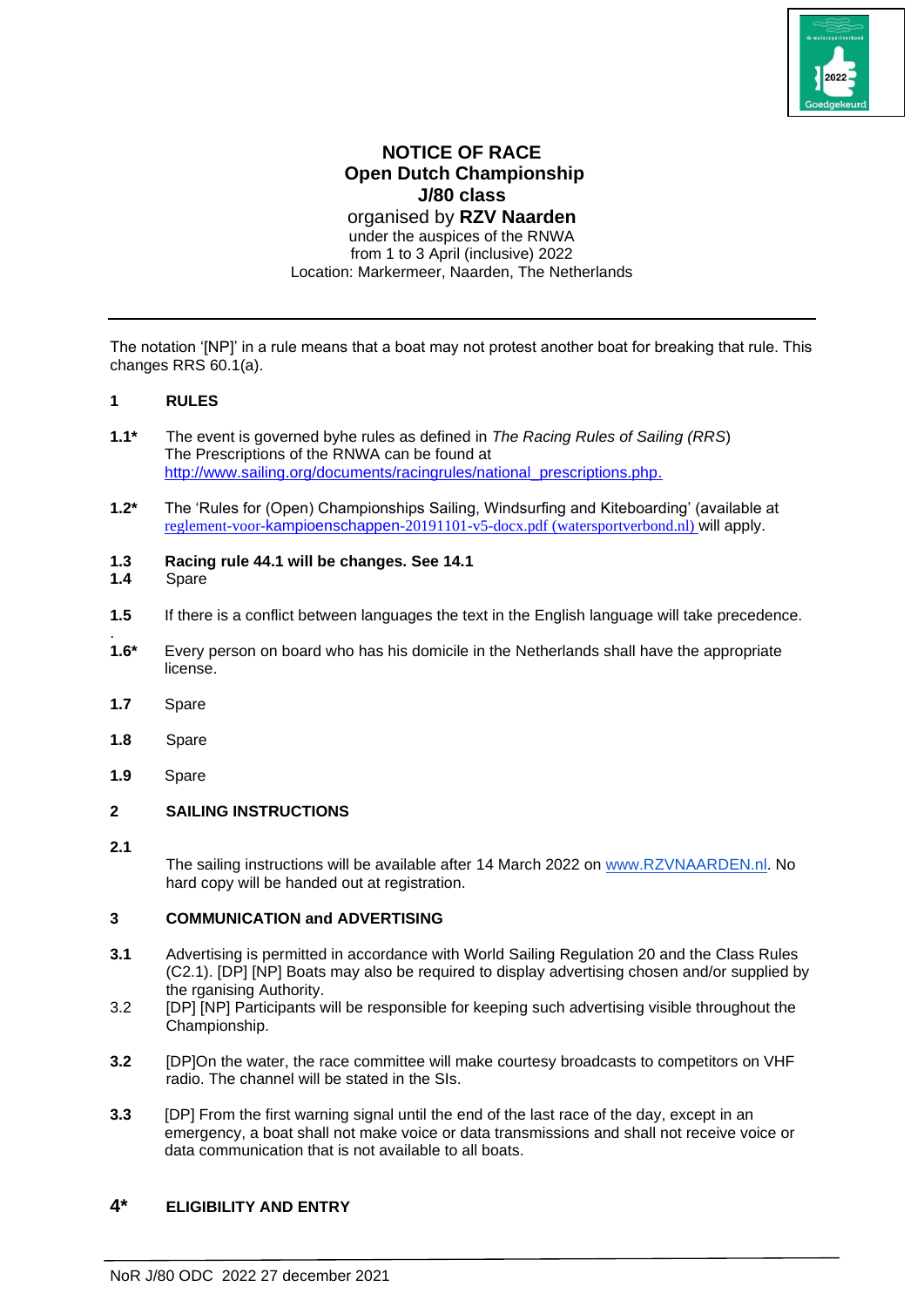

**4.1**

The Regatta is open only to the Members of J/80 Class as defined by the J/80 Class Rule C3.3) and being registered with their National Class association. A helmsman not owning his boat must be listed as Class 1 by World Sailing.

## **4.2**

Each national Class will have to confirm each participant's status on the www.j80measurement.org Website.

- **4.3** No crew member substitution can take place unless approved by the Race Committee.
- **4.4** Boats may enter the event by registering online before 25 March 2022 at www.rzvnaarden.nl The required fee shall be transferred to the following bank account:

IBAN NL73 RABO 0372 2278 99 to the attention of R&ZV Naarden.

Please state boat name, sail number and "ONK 2022".

- **4.5** To be considered an entry in the event, a boat shall complete all registration requirements and pay all fees.
- **4.6** Late entries will be accepted after 25 March 2022.

# **5 FEES**

.

**5.1** Entry fees are as follows:

| assاک | <b>Standard Fee</b> | Late entry fee |
|-------|---------------------|----------------|
| J80   | Euro 200            | Euro 230       |

The entry fee covers:

- Berth in Marina Jachthaven Naarden
- Storage of trailer
- Car parking, unlimited per boat
- **5.2** Other fees during the event as from 31 March thorough 4 April:

| Boat lift 2x    | Euro 123.20          |
|-----------------|----------------------|
| Mast crane 2x   | Euro 66              |
| Camper parking  | Euro 20.50 per night |
| Tent 2 persons' | Euro 15.50 per night |

These fees are due to the harbour / Jachthaven Naarden

**5.3** An insurance certificate must be produced for each boat.

**5.4**

In the event of force majeure or in order to ensure participants' safety, the Organizing Authority may decide to cancel or interrupt the Championship. Such cancellation or interruption will not trigger any reimbursement of the entry fee or any damage claim. This applies, with no limitation to exceptionally adverse weather conditions, war, mobilisation, requisition, embargo, fire, flooding, strike or any blocking of the facilities caused by an event outside the control of the Organizing Authority.

#### **5.5**

This competition may be subject to the regulations set up by the government and the federation concerning Covid-19. We will update the Covid19 restrictions on the event website.

## **6 CREW LIMITATIONS**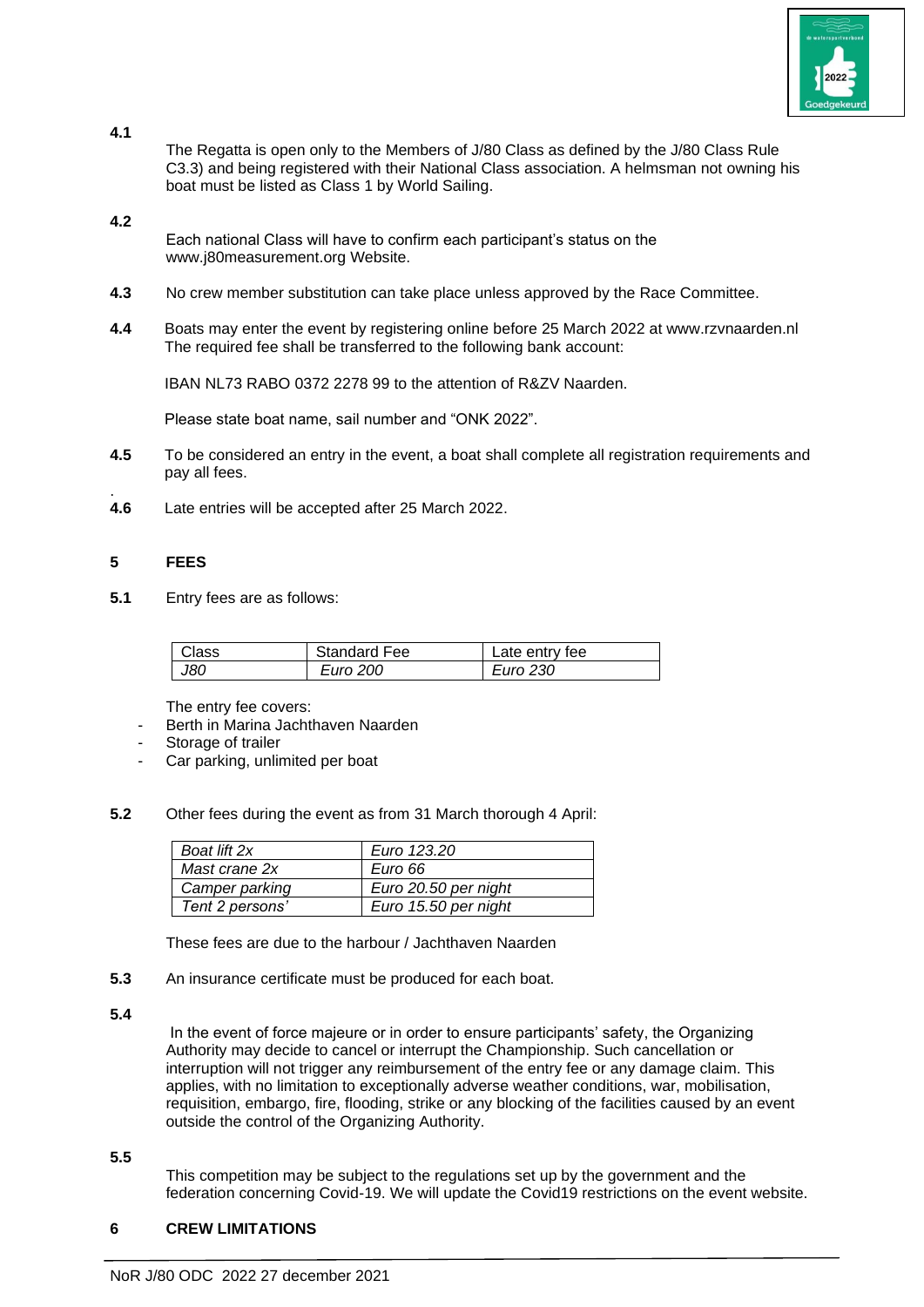

- **6.1** Spare
- **6.2** Spare

#### **7 MEASUREMENT**

- **7.1** Boats must come with certified sails in accordance with class rules.
- **7.2** The controlling authority with respect to Class rules will be the J/80 Technical Committee.
- 8 Spare
- **9 SCHEDULE**

#### **9.1 Registration:**

| Date                 | From                | Т٥    |
|----------------------|---------------------|-------|
| <b>31 March 2022</b> | 17:00               | 22:00 |
| 1 April 2022         | <i><b>09:00</b></i> | 11:00 |

At registration the J80 owner declaration, completed crew list will be presented and all crew members will be weighed.

**9.2** Equipment inspection and event measurement: Day and date 31 March and 1 April 2022 From 0900 to 1800 on 31 March 2022 From 0900 to 1100 on 1 April 2022.

## **9.3\* Dates of racing:**

| Date    | Class |        | Races per day |  |
|---------|-------|--------|---------------|--|
| April   | J80   | racınd | 3 or more     |  |
| 2 April | J80   | racina | 4 or more     |  |
| 3 April | J80   | racind | 4 or more     |  |

- **9.4** The maximum amount of races to be sailed during the event will be 14 races
- **9.5\*** The scheduled time of the warning signal for the first race on April 1 is 12:55. On 2nd and 3rd of April the scheduled time of the warning signal is 10:25
- **9.6\*** On the last day of the regatta no warning signal will be made after 15:00.

## **10 EQUIPMENT INSPECTION**

- **10.1** Each boat shall produce or verify a valid owners declaration.
- **10.2** [DP] Boats shall be available for equipment inspection at the end of each racing day.
- **10.3** Boats may be inspected at any time.
- **10.4** The equipment mentioned in the appendix will be inspected or measured:
- **10.5** [DP] Boats shall also comply with RRS 78.1 during the event.
- **11 CLOTHING AND EQUIPMENT N**ot applicable

#### **12 VENUE**

**12.1**

The boats will be welcomed at the Jachthaven Naarden. The race office is located at the following address: R&ZV Naarden, Onderwal 10a, 1411 LV, Naarden The Netherlands.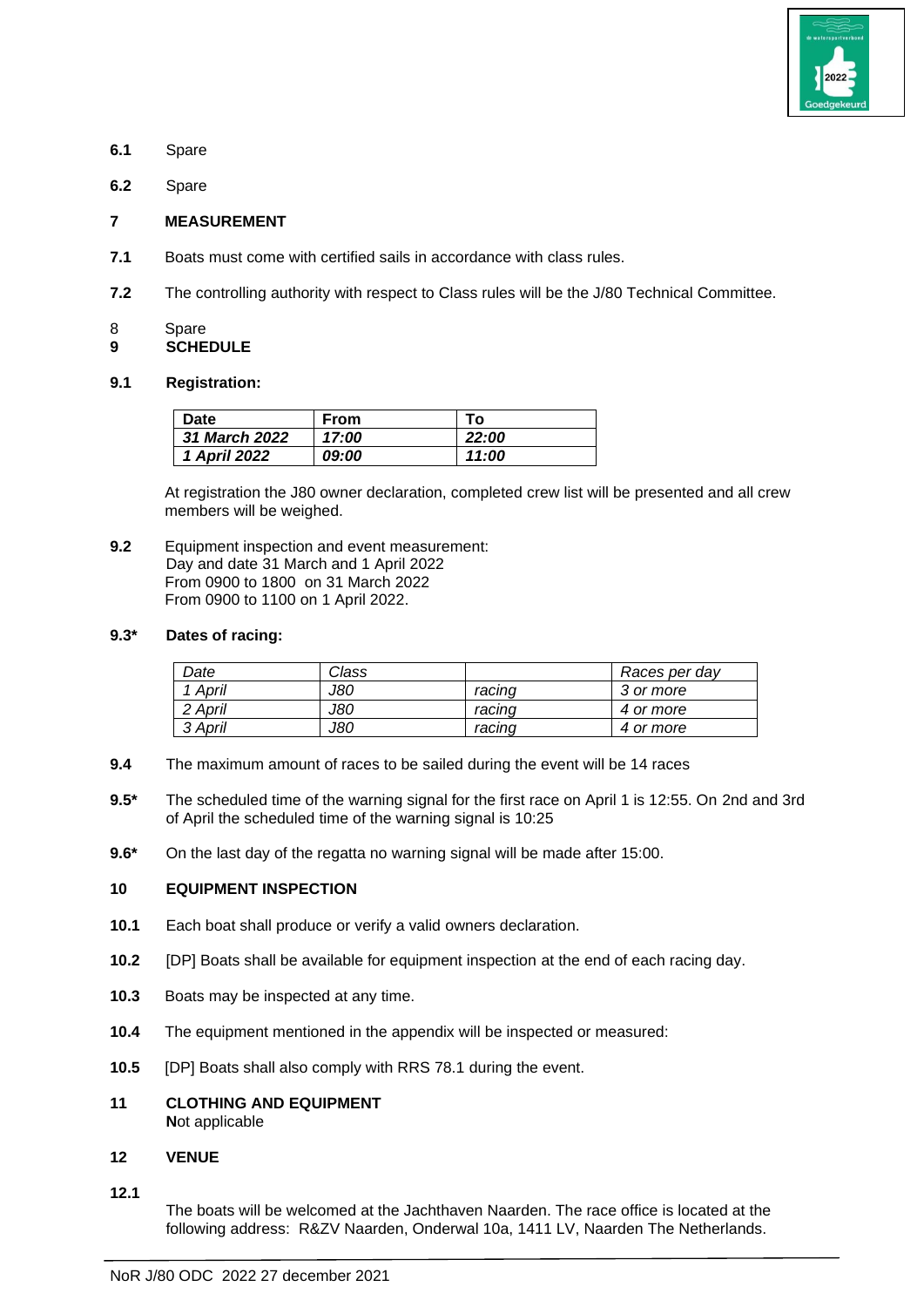

- **12.2** NoR Addendum A shows the plan of the event venue.
- **12.3** NoR Addendum B shows the location of the racing areas.

#### **13 COURSES**

**13.1** The courses to be sailed will be as follows: Upwind Downwind

#### **14 PENALTY SYSTEM**

- **14.1** For the J80 class RRS 44.1 is changed so that the Two-Turns Penalty is replaced by the One-Turn Penalty.
- **14.2** The intention is to appoint an international jury as provided in RRS 70.5.

#### **15 SCORING**

- **15.1** The scoring system is the Low Point Scoring System
- **15.2\*** Four races are required to be completed to constitute a championship.
- **15.3** (a) When fewer than 5 races have been completed, a boat's series score will be the total of her race scores.
	- (b) When 5 , 6, 7 or 8 races have been completed, a boat's series score will be the total of her race scores excluding her worst score.
	- (c) When 9, 10, 11 or 12 races have been completed, a boat's series score will be the total of her race scores excluding her two worst scores.
	- (d) When 13 or more races have been completed, a boat's series score will be the total of her race scores excluding her three worst scores.
- **15.4** RRS A5.3 applies.
- **15.5** RRS 90.3(e) applies.

## **16 [DP] SUPPORT PERSON VESSELS**

**16.1** Support person vessels shall be marked with RC.

## **17 CHARTERED OR LOANED BOATS**

**17.1** A chartered or loaned boat may carry national letters or a sail number in contravention of her class rules, provided that the race committee has approved her sail identification before the first race.

#### **18 [DP] BERTHING**

**18.1** Boats shall be kept in their assigned places in the harbour.

## **19 [DP] HAUL-OUT RESTRICTIONS**

**19.1** Keel boats shall not be hauled out during the regatta except with and according to the terms of prior written permission of the race committee.

## **20 [DP**] **DIVING EQUIPMENT AND PLASTIC POOLS**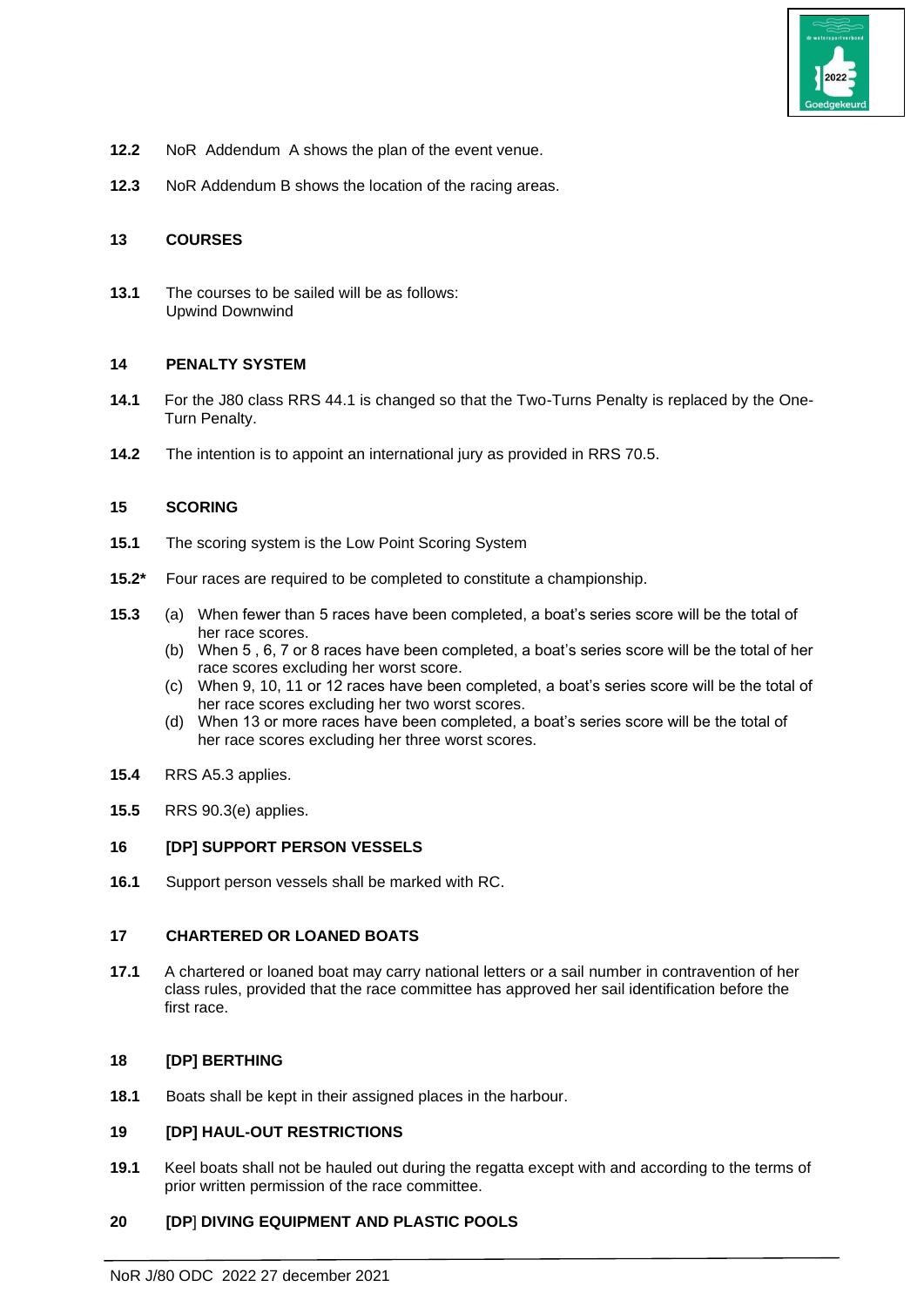

**20.1** Underwater breathing apparatus and plastic pools or their equivalent shall not be used around keel boats between the preparatory signal of the first race and the end of the event.

# **21 DATA PROTECTION**

**21.1** By participating in this event, competitors automatically grant to the organizing authority and the event sponsors the right, in perpetuity, to make, use, and show, at their discretion, any photography, audio and video recordings, and other reproductions of them made at the venue or on the water from the time of their arrival at the venue, until their final departure, without compensation.

## **22 RISK STATEMENT**

- **22.1** RRS 3 states: 'The responsibility for a boat's decision to participate in a race or to continue to race is hers alone.' By participating in this event each competitor agrees and acknowledges that sailing is a potentially dangerous activity with inherent risks. These risks include strong winds and rough seas, sudden changes in weather, failure of equipment, boat handling errors, poor seamanship by other boats, loss of balance on an unstable platform and fatigue resulting in increased risk of injury. Inherent in the sport of sailing is the risk of permanent, catastrophic injury or death by drowning, trauma, hypothermia or other causes**.**
- **22.2** The organizing authority will not accept any liability for material damage or personal injury or death sustained in conjunction with or prior to, during, or after the regatta.

#### **23 INSURANCE**

**23.1** Each participating boat shall be insured with valid third-party liability insurance with a minimum cover of Euro 1.500.000 or the equivalent per incident.

#### **24\* PRIZES**

**24.1** The RNWA supplies for the winning boat or team a blue pennant and a medal for every member of the crew of the first three boats or crews ( there will be no extra medals available for changes in the crew during the event).

#### **25 RIGHTS TO USE NAMES & LIKENESSES**

Skippers and competitors automatically grant to the OA, without payment, the right in perpetuity to make, use and show any motion pictures, still pictures and live, taped or filmed television of or relating to the event, where their image or name may appear.

#### **26 FURTHER INFORMATION**

**25.1** For further information please contact Bernard Holsboer +316 12395264

**Appendix A: the map of the event venue Appendix B: the location of the racing area Appendix C: the courses Appendix D: Equipment list**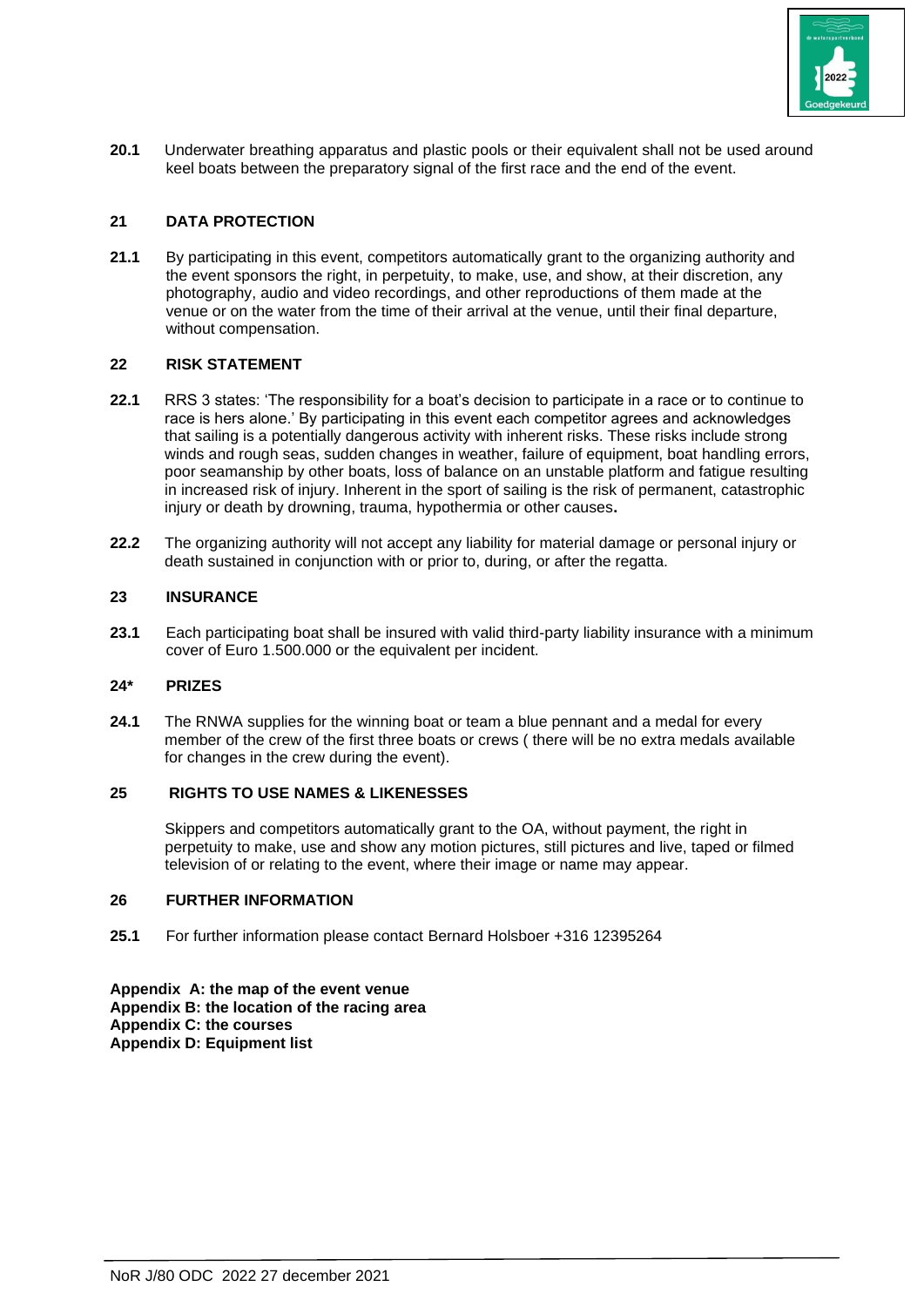

#### **Appendix A: the map of the event venue and Race area Open Dutch Championship J/80 class 1 April 2022**

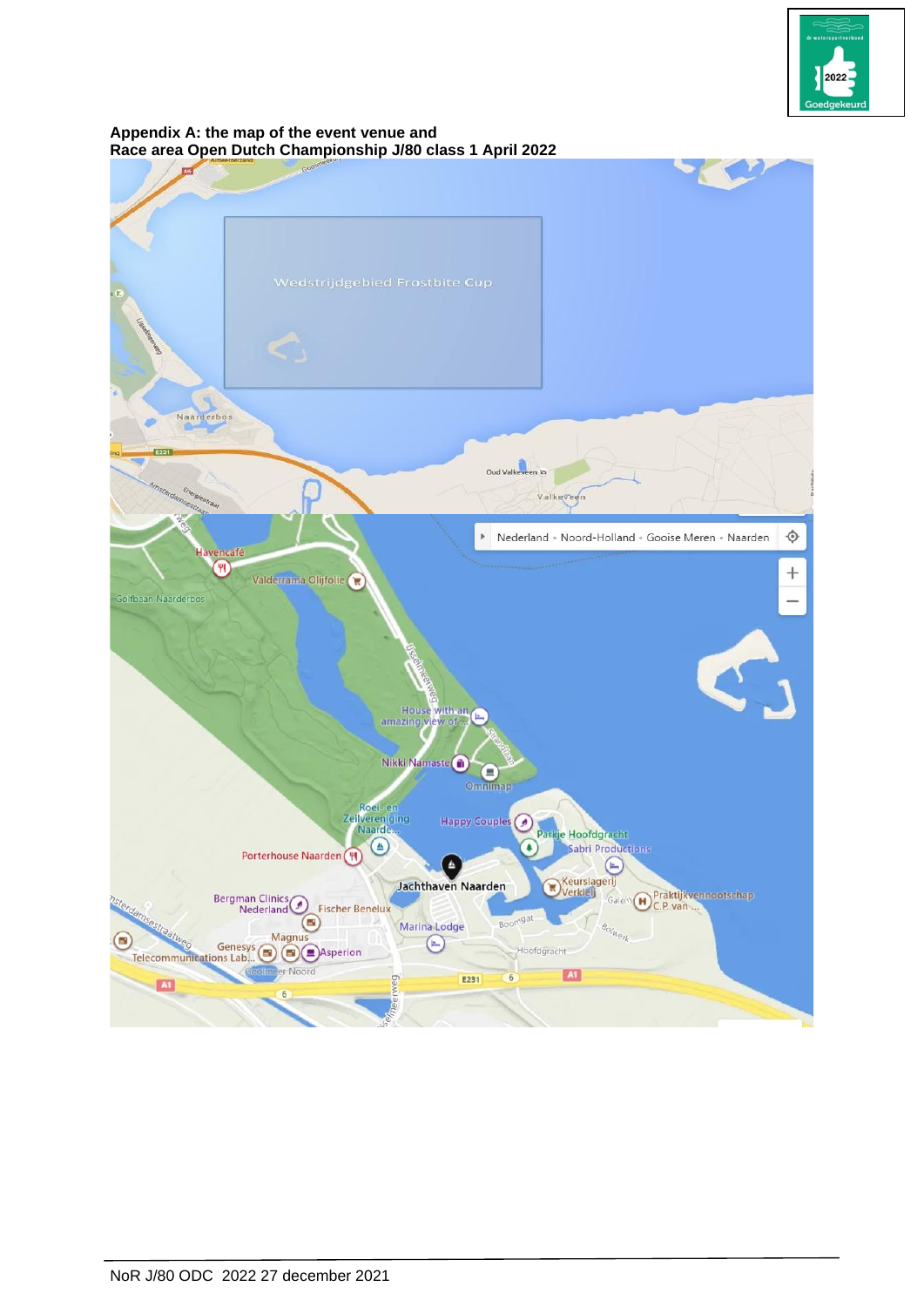



**Appendix B: Race area Open Dutch Championship J/80 class 2 and 3 April 2022**

**Markermeer around sport buoy K Northeast of IJM 15 and IJM 17 Southeast of IJM 21, P4a and P4**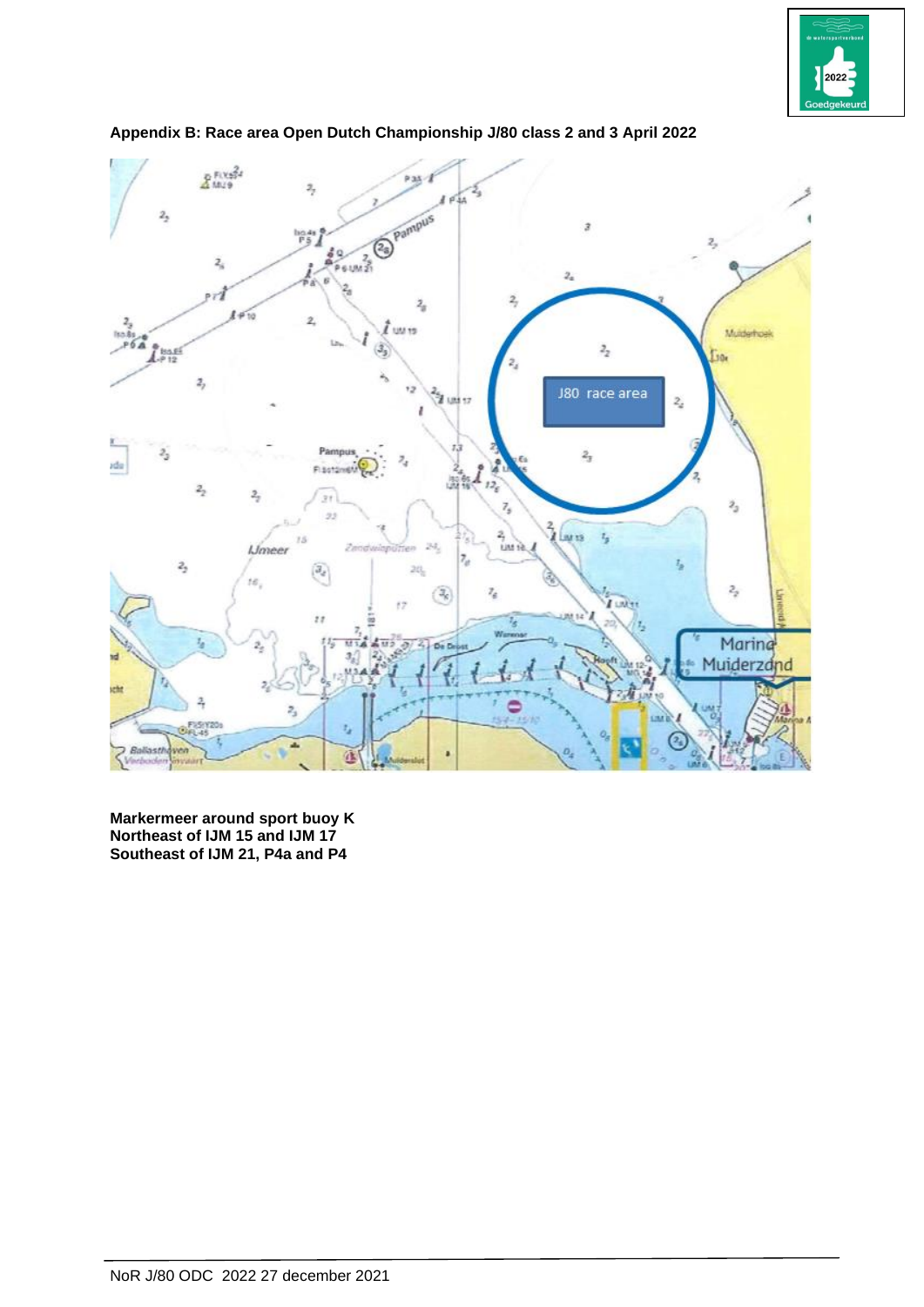

## **Appendix C: the courses**

## **Upwind-Downwind:**

- 1 Start A Spreader Finish.
- 2 Start A Spreader Gate A Spreader Finish.
- 3 Start A Spreader Gate A Spreader Gate A Spreader Finish
- 4 Start A Spreader Gate A Spreader Gate A Spreader Gate A Spreader Finish
- 5 Start A Spreader Gate A Spreader Gate A Spreader Gate A Spreader –
- Gate A Spreader Finish
- 6 Etc….

Passing through the gate on the last leg to the finish is not required

**Schematic display:**

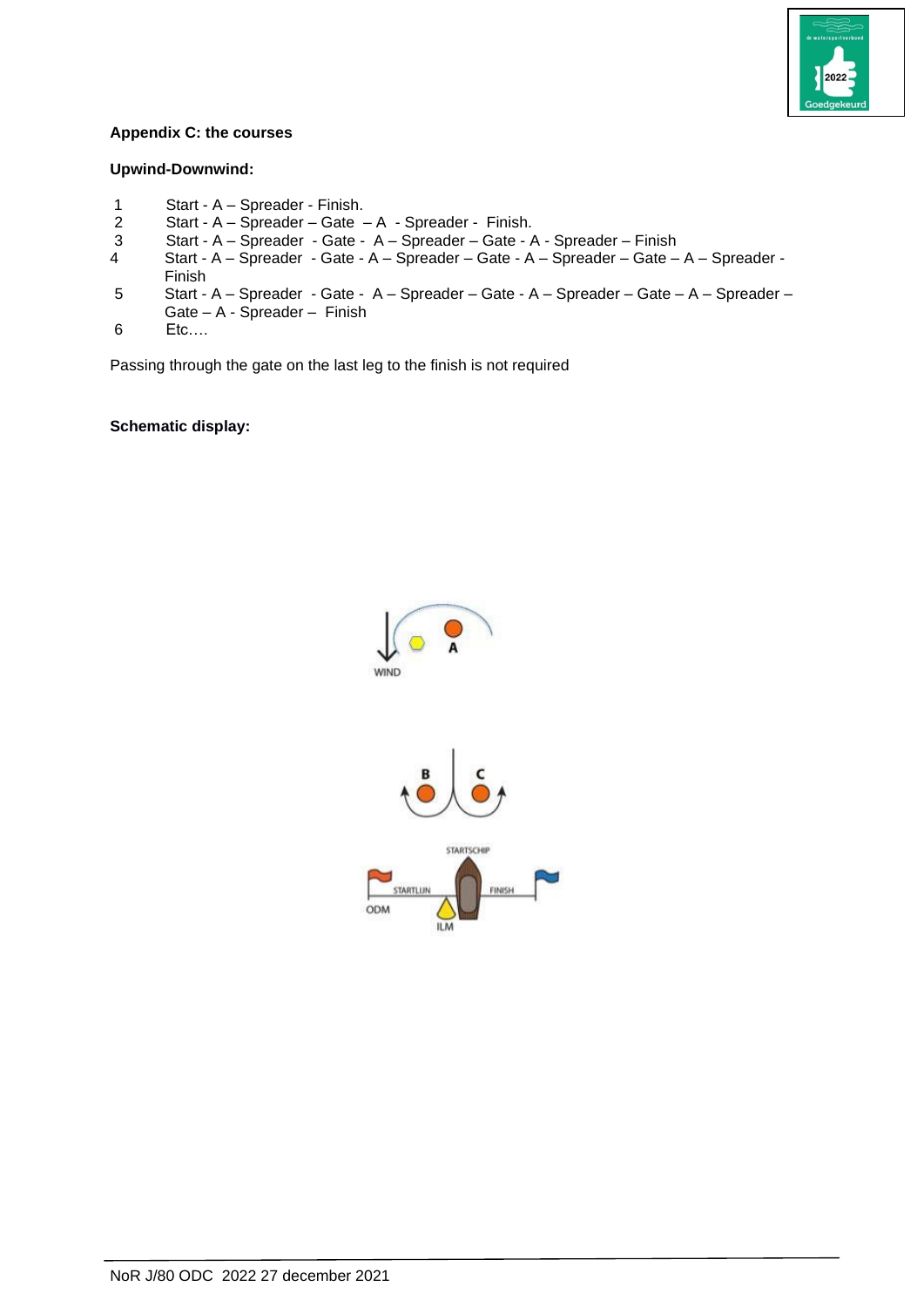

# **Appendix D Equipment list**

The following equipment is on board (Dutch words for reference only, English is binding):

 $\Box$  One anchor and chain exceeding 6.0 kg with 25 meter of polyamide rope with minimum

diameter of 8 mm (anker van min. 6 kg, met min. 25 m. lijn)

- ☐ One manual bilge pump (handlenspomp)
- $\Box$  One compass (kompas)
- $\Box$  Applicable charts (toepasselijke hydrografische kaart), and either:

Speed and depth measuring devices (snelheids- en dieptemeter), or

Operational GPS (gps).

- $\Box$  Permanently mounted operable navigation lights (werkende navigatieverlichting)
- ☐ One horseshoe type throwable life ring (reddingsboei in hoefijzer-vorm)

 $\Box$  Marine first aid kit and manual (EHBO kit)

- $\Box$  One bucket of no less than 9 liter capacity (puts van min. 9 liter)
- $\Box$  Companionway ladder/step (bank / trapje)
- $\Box$  Companionway drop board (ingangsluik)
- ☐ Floorboard (vloer)
- $\Box$  Bunk top covers (panelen naast de mast)

 $\Box$  The guard wire (relingdraden) shall not deflect more than 50mm with a force of 5 kg

- $\Box$  Mast band distance (P-maat) max. 9144 mm
- ☐ Boom band distance (E-maat) max. 3810 mm
- $\Box$  ICA royalty label mainsail (sailtags)
- $\Box$  ICA royalty label headsail (sailtags)
- ☐ ICA royalty label gennaker (sailtags)
- ☐ Engine (motor): Engine Manufacturer: \_\_\_\_\_\_\_\_\_\_\_\_\_\_\_\_\_\_\_\_\_\_